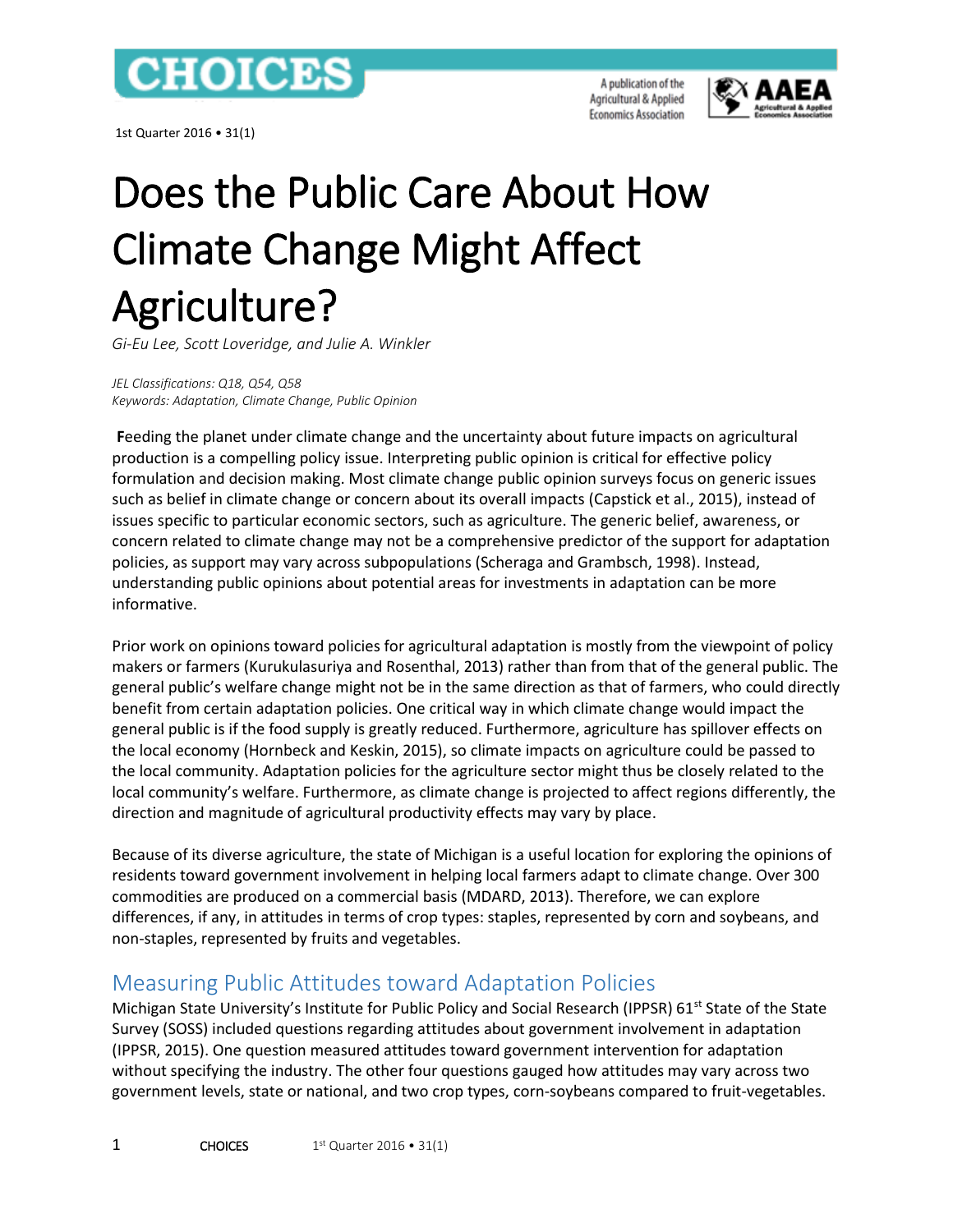Furthermore, since the telephone survey was conducted over a three-month period, during which a warm spell occurred, an opportunity was provided to examine public attitudes before, during, and after a temporary weather anomaly. Figure 1 displays the temperature fluctuations during this period and the number of responses with respect to the timing of the warm spell.



## Public Support for Government Involvement in Agricultural Adaption is Higher than for General Adaptation

Public attitudes regarding government involvement were found to differ for general and agricultural adaptation (Table 1). They also differed through sub-periods that varied with respect to an extreme temperature event. Table 1 provides the frequencies with regard to national government assistance for corn/soybean farmers. The proportion of respondents strongly and somewhat agreeing to the statement about general adaptation is lower than that for the statement regarding agricultural adaptation. Results for state intervention and fruit/vegetable farmers were similar (Lee, 2015); thus, the Michigan public supports both state and federal involvement in assistance to various types of farms. [Place figure 2 here]

## What Influences Attitudes toward Adaptation Policies?

In our survey, the relationship between attitudes about climate change and socio-economic variables is similar to the findings in the literature, such as opposition from white males documented by McCright and Dunlap (2011), but we also find public attitudes were affected by temperature in a complex way. Respondents' attitudes at different points before, during, and after the warm spell varied (Table 1). Residents showed the highest support for farmer adaptation during the early part of the warm spell when residents were more likely to agree to the idea of government support for adaptation than those who responded during the pre-warm-spell period. For the policy of national government assistance for corn/soybean farmers, the former is 73% and the latter is 66%. In the second half of the warm spell the proportion of agreement dropped to a level lower than that before the warm spell. After the warm spell,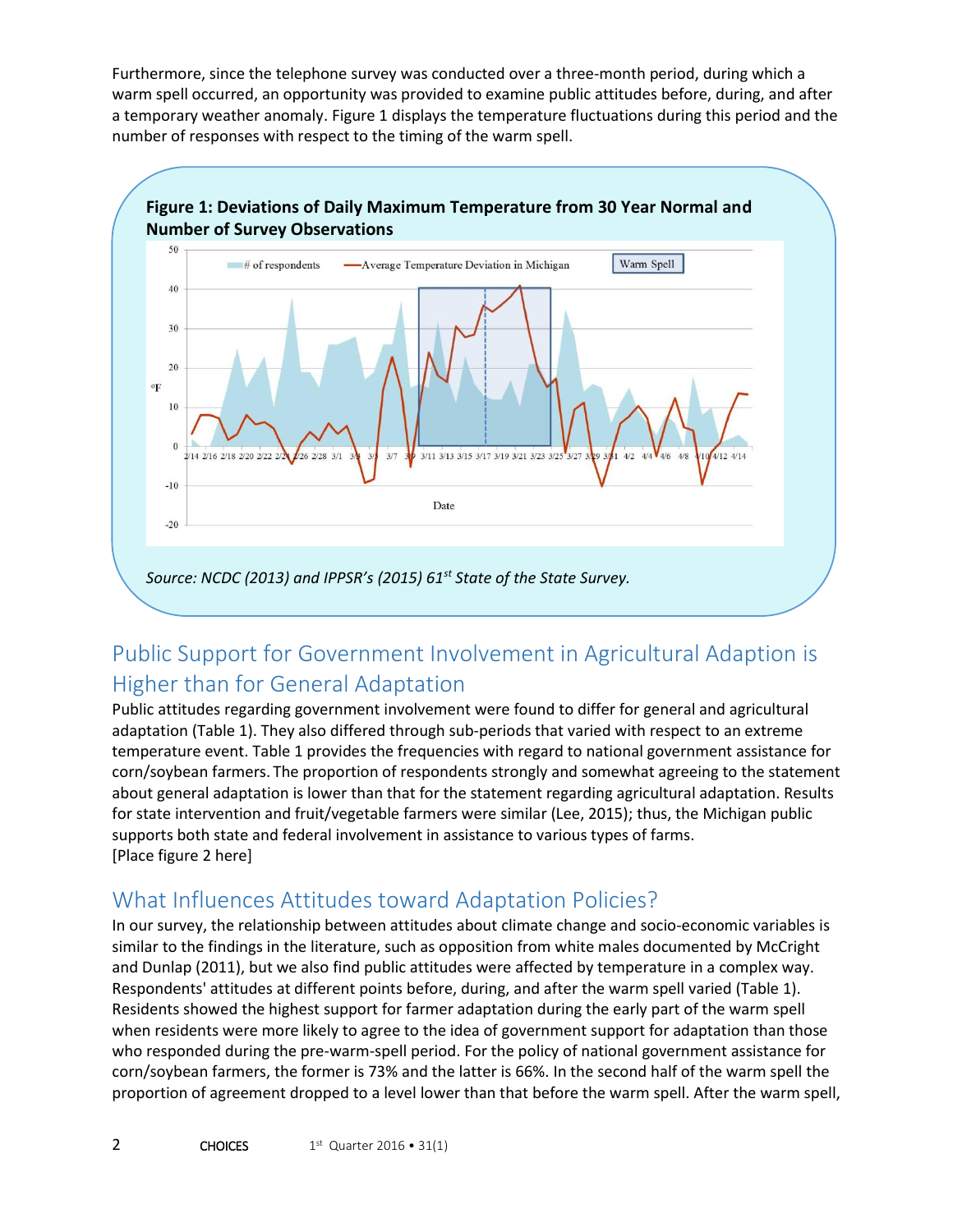the support rates bounced back somewhat but were still lower than the pre-event level. Thus, the effects seem not to be a simple continuous relationship across the range of temperature abnormality. Rather, the influence of short term temperature shocks on public attitudes toward adaptation is more



#### complicated than generally expected.

Advanced statistical models confirmed that the stage of the warm spell had a significant influence on public attitudes (Lee, 2015). While the positive effect of the first half of the warm spell is what one might expect, as most other studies suggested, explanations for the reduction of public agreement in the later stage are less clear. Explanations for these public views could be due to respondents adjusting to the abnormality; media coverage waning during the second half of the warm spell; temperatures, although still much above normal, declining during the latter part of the warm spell compared to the rising temperatures in the first half; or, finally, that the continuing warm spell, which produced unusually pleasant but unseasonal temperatures, challenged residents pre-survey attitudes about climate change.

## What Do these Findings Imply?

A large majority of Michigan residents support government action in assisting farmers to adapt to climate change, especially compared to the more modest support for adaptation intervention when the sector of the economy was not specified. Information from opinion polls that do not provide details on the sectors to be targeted may not reveal sufficient, robust information to policy makers who are initiating plans for a specific industry to cope with climate change. Clearly there may be limits to this finding, and the general public may not distinguish among detailed variations of adaptation policies even while they have different attitudes toward specific industries such as agriculture. Nonetheless, gauging public opinions about climate change issues requires sophisticated public opinion polls that take into account different economic sectors.

As public attitudes toward climate change adaptation can be affected by short run temperature, the interpretation of responses to public opinion polls that were conducted within a small temporal window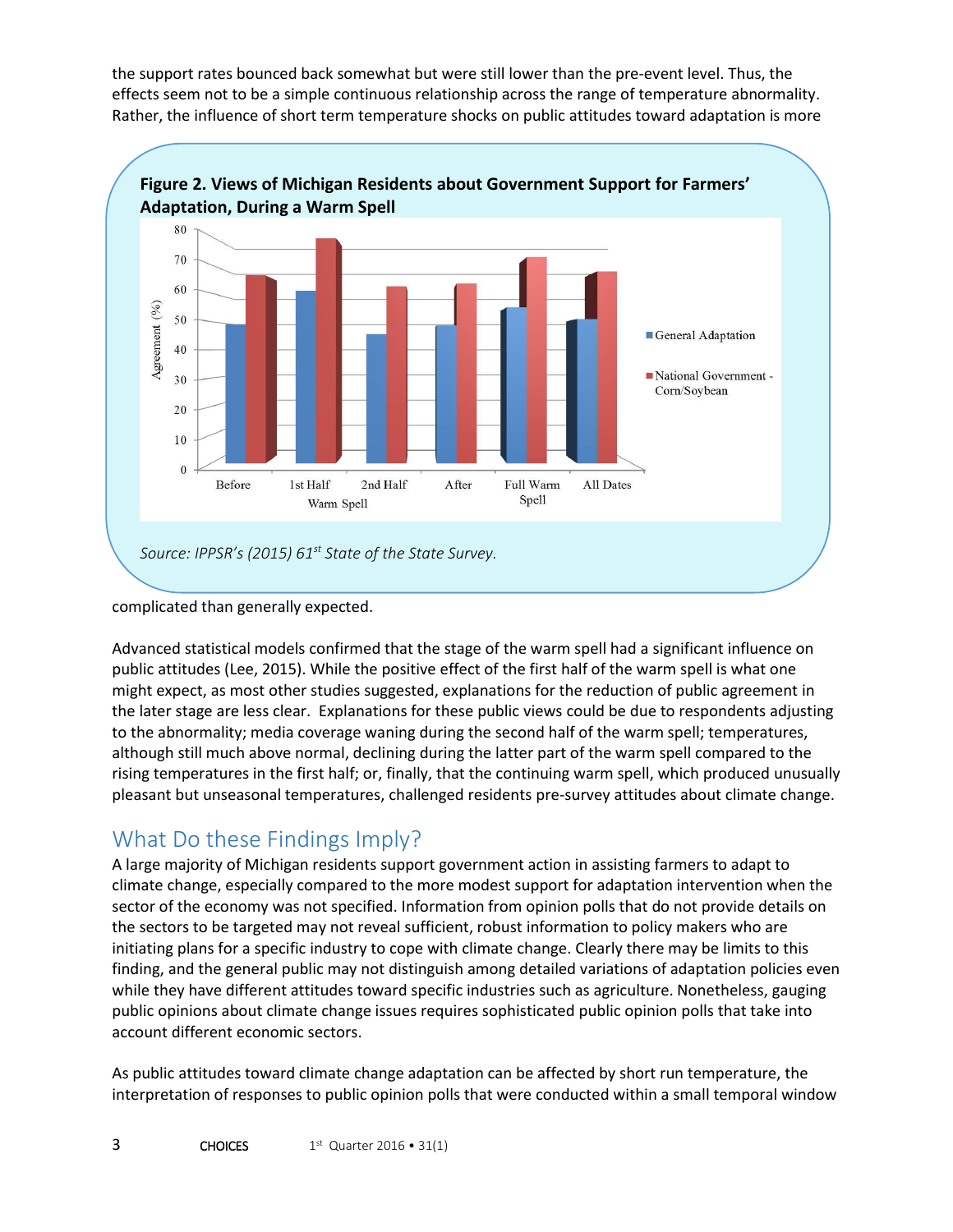should be interpreted cautiously. Our findings about the complex effect of short-term temperature variations on public support for government intervention for agricultural adaptation may also apply to other areas likely to be influenced by climate change such as the government's role in protecting citizens from human health consequences of climate change. Any climate change policy that is informed by public opinion polling must verify if responses are conditioned on recent or concurrent temperature variations and whether short term spikes in opinion hold up in the long run. Furthermore, additional research is needed on the role of short-term temperature variations on public opinion regarding climate change. The effects of contemporaneous weather on public opinion regarding adaptation may evolve over time if the general public becomes more able to differentiate between unseasonal climate variation and long-term climate change.

Finally, as the stronger support to agriculture adaptation reveals different perceptions in the public's minds, policy makers as well as other interest groups should consider agriculture separately when designing climate change policies. A one-size-fits all approach to gauging whether a policy will be accepted may slow the progress of adaptation, leading to reduced long-run productivity of the agricultural sector.

### For More Information

- Capstick, S., L. Whitmarsh, W. Poortinga, N. Pidgeon, and P. Upham. 2015. "International Trends in Public Perceptions of Climate Change over the Past Quarter Century." *Wiley Interdisciplinary Reviews: Climate Change* 6 (1): 35-61.
- Hornbeck, R., and P. Keskin. 2015. "Does Agriculture Generate Local Economic Spillovers? Short-Run and Long-Run Evidence from the Ogallala Aquifer." *American Economic Journal: Economic Policy* 7 (2): 192-213.
- Institute for Public Policy and Social Research (IPPSR). 2015. *State of the State Survey.* Available online: <http://ippsr.msu.edu/soss/>
- Kurukulasuriya, P., and S. Rosenthal. 2013. "Climate Change and Agriculture: A Review of Impacts and Adaptations." Washington, DC. World Bank.
- Lee, G.E. 2015. "Essays in State-Level Climate Change Policies." PhD Dissertation, Michigan State University, East Lansing.
- McCright, A.M., and R.E. Dunlap. 2011. "Cool Dudes: The Denial of Climate Change among Conservative White Males in the United States." *Global Environmental Change* 21 (4): 1163-1172.
- Michigan Department of Agriculture and Rural Development (MDARD). 2013. *Michigan Agricultural Snapshot.* Available online: [http://www.michigan.gov/documents/mdard/MDARD\\_Ag\\_Snapshot\\_1-10-2013-](http://www.michigan.gov/documents/mdard/MDARD_Ag_Snapshot_1-10-2013-_FINAL_2_408019_7.pdf?20131226150022) FINAL 2 408019 7.pdf?20131226150022
- National Climatic Data Center (NCDC). 2013. *Quality Controlled Local Climatological Data.* Available online: [http://www.ncdc.noaa.gov/data-access/land-based-station-data/land-based](http://www.ncdc.noaa.gov/data-access/land-based-station-data/land-based-datasets/quality-controlled-local-climatological-data-qclcd)[datasets/quality-controlled-local-climatological-data-qclcd](http://www.ncdc.noaa.gov/data-access/land-based-station-data/land-based-datasets/quality-controlled-local-climatological-data-qclcd)
- Scheraga, J.D., and A.E. Grambsch. 1998. "Risks, Opportunities, and Adaptation to Climate Change." *Climate Research* 11 (1): 85-95.